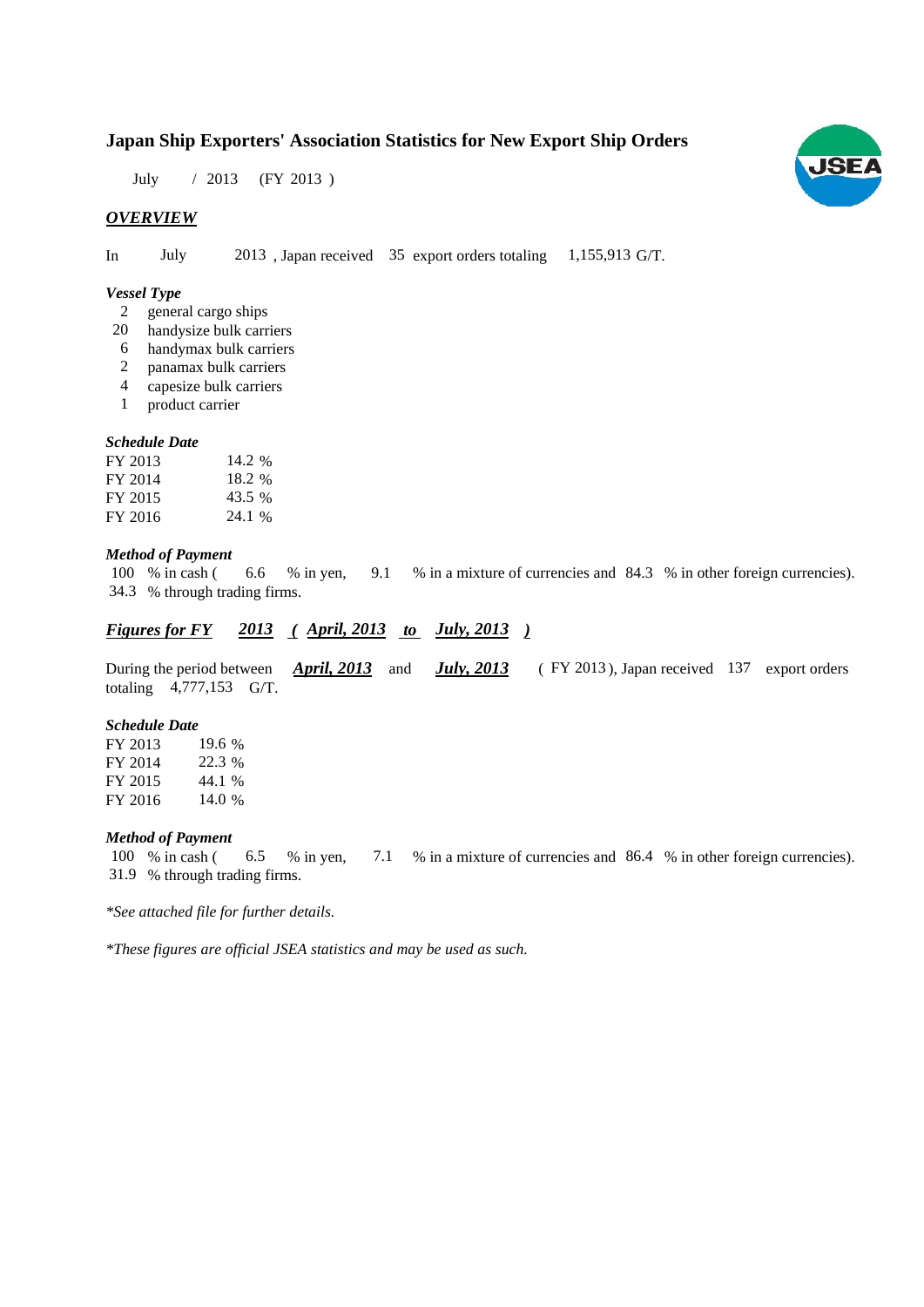# Based on Fiscal Year

**JSEA** (August 2013)<br>**Jan 13 to Jul13** No. G/T No. G/T No. G/T No. G/T No. G/T No. G/T No. G/T No. G/T $\mathrm{G}/\mathrm{T}$ General Cargos ( | 11 | 520,198 | 3 | 85,000 2 | 68,970 1 | 72,000 5 97,920 2 19,800 10 258,690 14 364,290 Bulk Carriers 170 7,515,609 46 2,635,150 29 1,041,050 26 767,100 31 1,030,900 32 1,122,813 118 3,961,863 178 7,271,408 Tankers | 15| 1,338,800|| 0| 0| 2| 104,500| 2| 114,800| 2| 276,000| 1| 13,300| 7| 508,600|| 7| 508,600 Combined Carriers 0 0 0 0 0 0 0 0 0 0 0 0 0 0 0 0Others | 0| 0| 0| 2| 48,000| 0| 0| 0| 0| 0| 0| 2| 48,000 2| 48,000 Total 196 9,374,607 49 2,720,150 35 1,262,520 29 953,900 38 1,404,820 35 1,155,913 137 4,777,153 201 8,192,298 FY 2013 / FY2012 (%)  $\begin{vmatrix} * & 116.0 \end{vmatrix}$  243.3  $\begin{vmatrix} 244.8 \end{vmatrix}$  312.4 281.3 241.3 241.3 265.5  $\begin{vmatrix} * & 265.5 \end{vmatrix}$ In CGT | | 4,239,540| | 1,083,856| | 639,868| | 481,620| | 821,578| | 551,602| | 2,494,668|| | 3,877,701 Apr 12 to Mar 13 March 2013 April 2013 May 2013 Jan 13 to Jul13 Description June 2013 **July 2013** Apr 13 to Jul 13

*Figures for shipbuilding orders of 500 G/T and over for export as steel vessels placed with JSEA members are covered.*

\*FY 2012/FY2011

\*\*Calendar Year 2013

# New Export Orders Placed in July 2013 (FY 2013)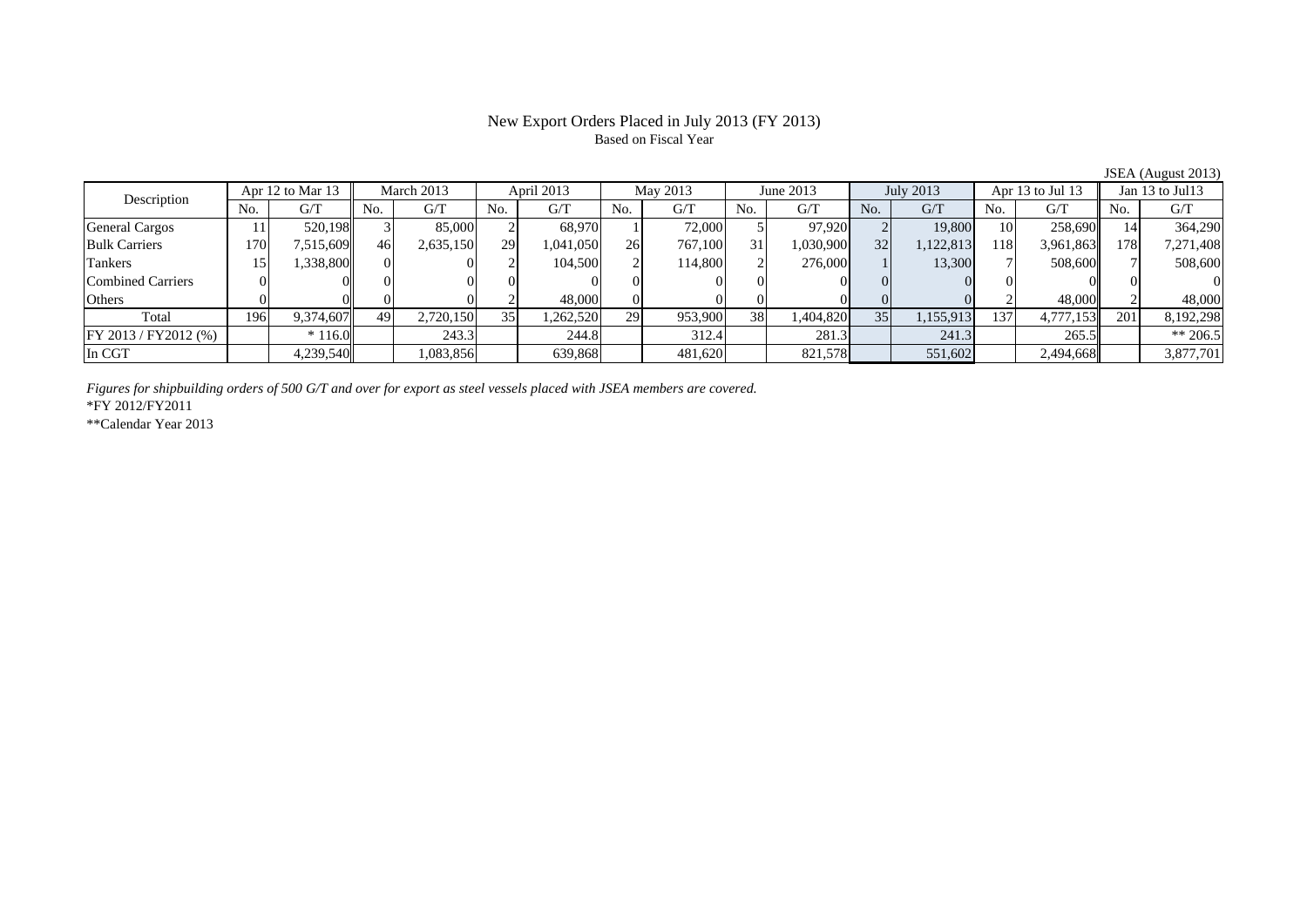## Export Ships Delivered in July 2013 (FY 2013) Based on Fiscal Year

No. G/T No. G/T No. G/T No. G/T No. G/T No. G/T No. G/T No. G/T $G/T$ General Cargos ( 16 1,000,392 3 165,196 0 0 0 2 96,561 1 86,695 1 71,821 4 255,077 9 486,059 Bulk Carriers | 285 12,153,252 29 1,193,058 15 563,717 17 710,629 29 1,186,896 23 1,029,588 84 3,490,830 167 7,236,868 Tankers 28 1,724,919 2 76,340 3 294,498 1 29,479 0 0 0 0 4 323,977 13 780,691 Combined Carriers 0 0 0 0 0 0 0 0 0 0 0 0 0 0 0 0Others 0 0 0 0 0 0 1 20,637 0 0 0 0 1 20,637 1 20,637 Total 329 14,878,563 34 1,434,594 18 858,215 21 857,306 30 1,273,591 24 1,101,409 93 4,090,521 190 8,524,255 FY 2013 / FY2012 (%) \* 93.4 81.8 48.0 66.4 63.5 82.7 63.8 \*\* 77.4 In CGT | | 6,594,256|| | 675,096| | 358,922| | 400,194| | 562,149| | 478,254| | 1,799,519|| | 3,749,070 Apr 12 to Mar 13 March 2013 April 2013 May 2013 June 2013 July 2013 Apr 13 to Jul 13 Jan 13 to Jun 13 Description

*Deliveries of new shipbuilding orders of 500 G/T and over for export as steel vessels placed with JSEA members are covered.*

\*FY 2012/FY2011

\*\*Calendar Year 2013

JSEA (August 2013)